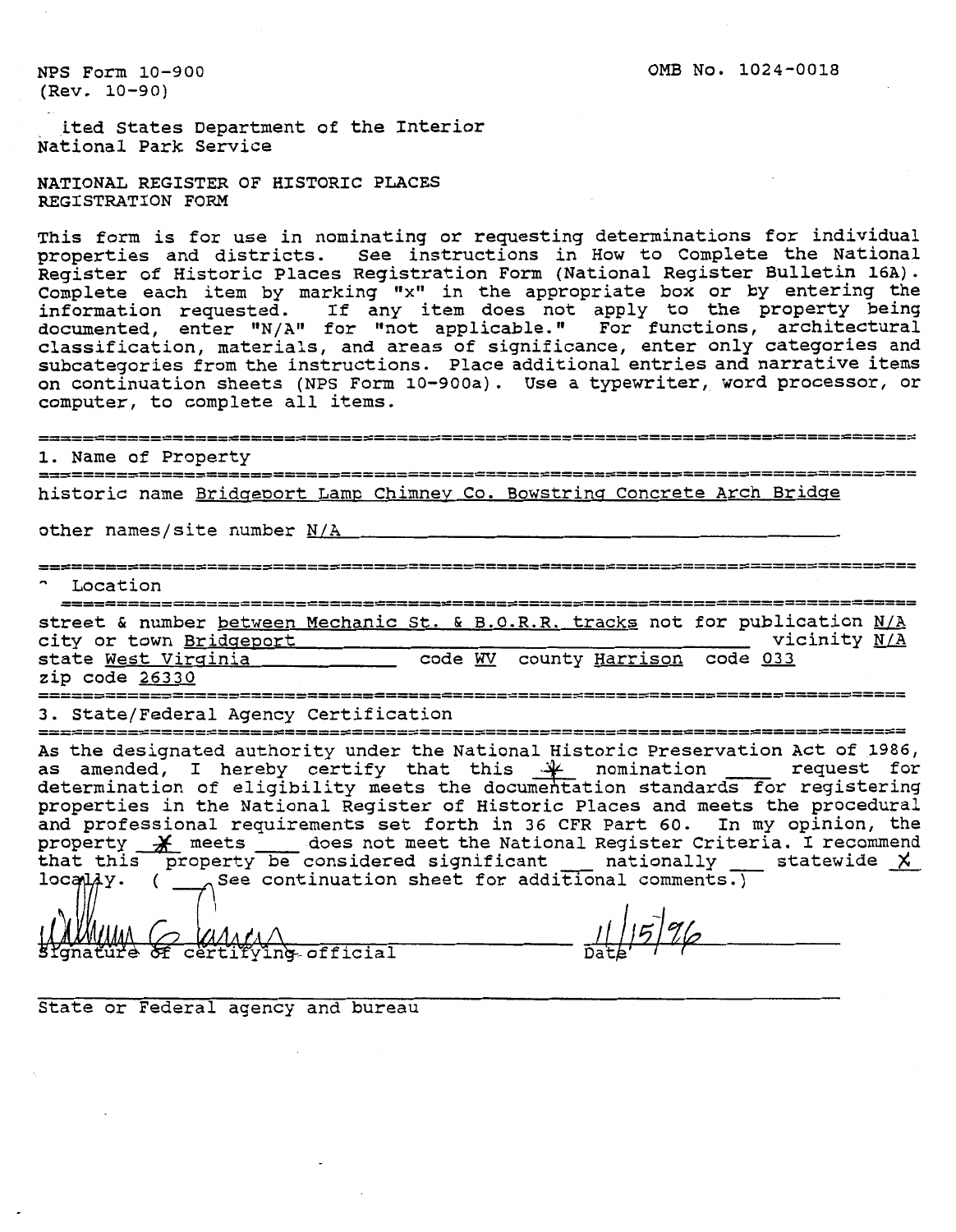| Harrison County, WV                                                                                                                                                                                                                                                | Bridgeport Lamp Chimney Co. Bowstring Concrete Arch Bridge | $\overline{2}$ |
|--------------------------------------------------------------------------------------------------------------------------------------------------------------------------------------------------------------------------------------------------------------------|------------------------------------------------------------|----------------|
| I. my opinion, the property _____ meets _____ does not meet the National Register criteria. ( _____ See continuation sheet for additional comments.)                                                                                                               |                                                            |                |
| Signature of commenting or other official Date                                                                                                                                                                                                                     |                                                            |                |
| State or Federal agency and bureau                                                                                                                                                                                                                                 |                                                            |                |
| 4. National Park Service Certification                                                                                                                                                                                                                             |                                                            |                |
| I, hereby certify that this property is:<br>entered in the National Register<br>See continuation sheet.<br>determined eligible for the<br>National Register<br>See continuation sheet.<br>determined not eligible for the<br>National Register<br>other (explain): |                                                            |                |
|                                                                                                                                                                                                                                                                    | Signature of Keeper Date                                   | of Action      |
| 5. Classification                                                                                                                                                                                                                                                  |                                                            |                |
| Ownership of Property (Check as many boxes as apply)<br>private<br>$X$ public-local<br>public-State<br>public-Federal<br>Category of Property (Check only one box)<br>building(s)                                                                                  |                                                            |                |
| district<br>site<br>$\overline{X}$ structure (bridge)<br>object                                                                                                                                                                                                    |                                                            |                |
| Number of Resources within Property                                                                                                                                                                                                                                |                                                            |                |
|                                                                                                                                                                                                                                                                    |                                                            |                |

 $\mathbf{v} = \mathbf{v} \times \mathbf{v}$ 

 $\sim$   $\sim$ 

 $\mathcal{O}(\mathcal{O}(\log n))$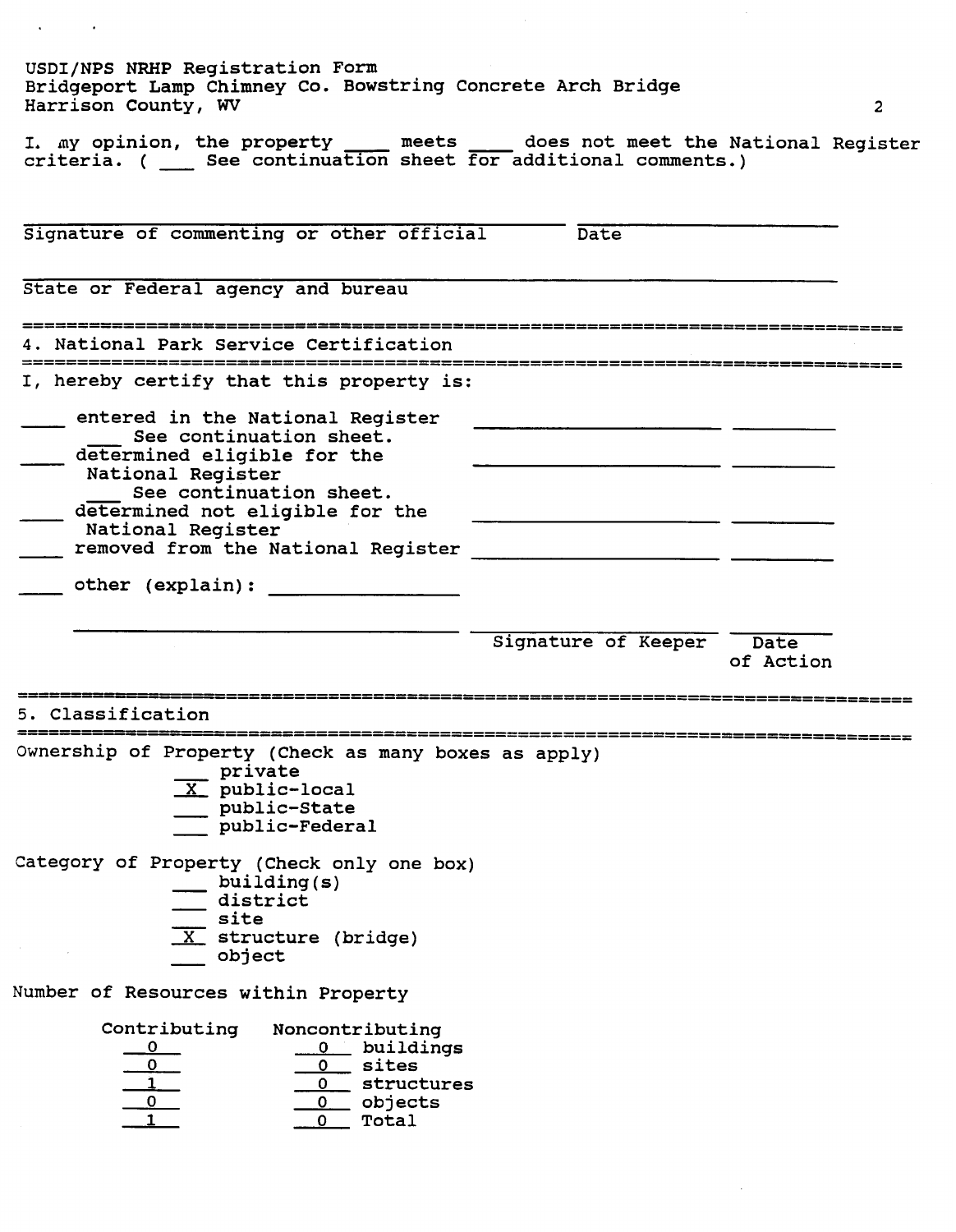**rSDI/NPS NRHP Registration Form 3ridgeport Lamp Chimney Co. Bowstring Concrete Arch Bridge larrison County, WV** 

 $\mathcal{A}^{\mathcal{A}}$  and  $\mathcal{A}^{\mathcal{A}}$  and  $\mathcal{A}^{\mathcal{A}}$ 

**-Jurmer of contributing resources previously listed in the National iegister 0** 

**Name of related multiple property listing (Enter "N/AW if property is not part of 3 multiple property listing.) N/A**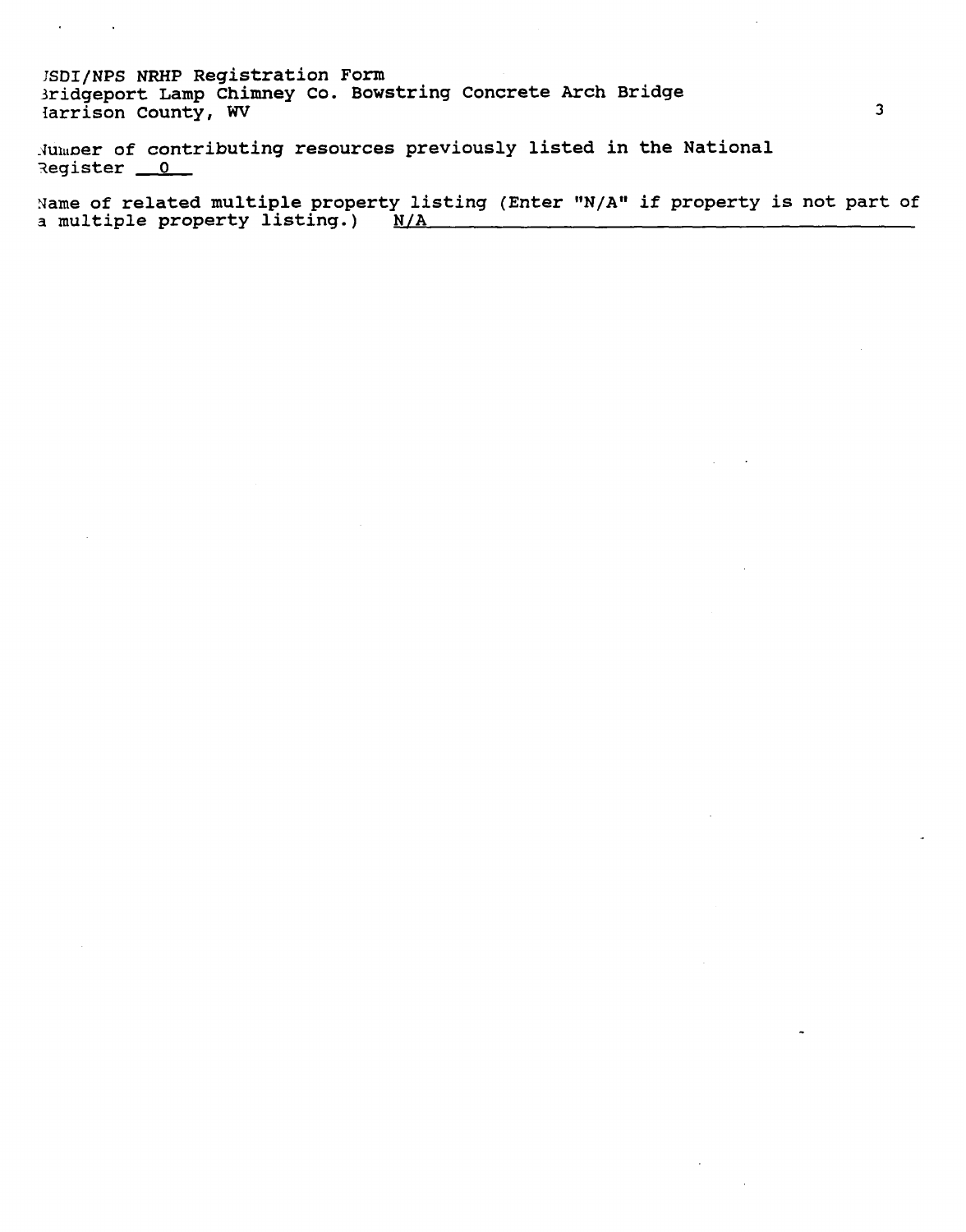**SDI/NPS NRHP Registration Form 3ridgeport Lamp Chimney Co. Bowstring Concrete farrison County, WV Arch Bridge** 

 $\mathcal{L}(\mathbf{A})$  and  $\mathcal{L}(\mathbf{A})$  and  $\mathcal{L}(\mathbf{A})$ 

 $\sim$ 

 $\mathcal{A}$ 

| Function or Use | ▆▅▅▆▅▅▅▅▅▅▅▅▅▅▅▅                                                                                       |
|-----------------|--------------------------------------------------------------------------------------------------------|
|                 | Historic Functions (Enter categories from instructions)<br>Cat: transportation Sub: pedestrian related |
|                 |                                                                                                        |
|                 | Current Functions (Enter categories from instructions)<br>$\sim 10^6$<br>Cat: not in use Sub:          |
|                 |                                                                                                        |
| 7. Description  | _______________________                                                                                |
|                 | Architectural Classification (Enter categories from instructions)<br>other _____                       |
| walls           | Materials (Enter categories from instructions)                                                         |
|                 | other reinforced concrete                                                                              |

**4** 

**Narrative Description (Describe the historic and current condition of the property on one or more continuation sheets.)** 

 $\sim$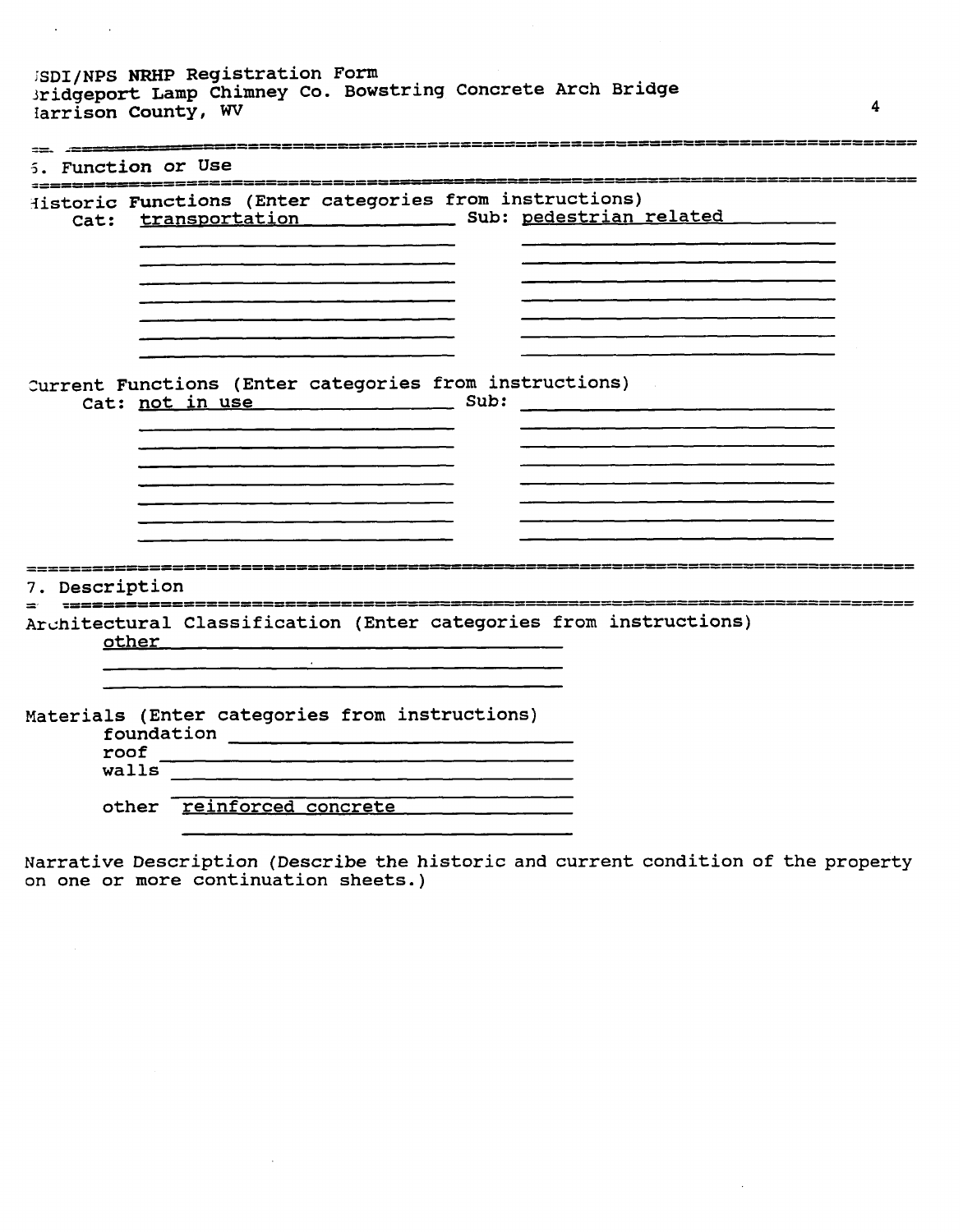SDI/NPS **NRHP** Registration Form .ridgeport Lamp Chimney Co. Bowstring Concrete Arch Bridge :arrison County, **WV** 

 $\Delta \phi = 0.01$  and  $\Delta \phi$ 

| $\alpha$ . $\alpha$                             | /2225555505522355552255555555                                                                                                                                                                                                                                                       |
|-------------------------------------------------|-------------------------------------------------------------------------------------------------------------------------------------------------------------------------------------------------------------------------------------------------------------------------------------|
| 12002222302222232222222                         | 3. Statement of Significance<br>=≈====                                                                                                                                                                                                                                              |
|                                                 | Applicable National Register Criteria (Mark "x" in one or more boxes for the<br>priteria qualifying the property for National Register listing)                                                                                                                                     |
| $\mathbf{A}$                                    | Property is associated with events that have made a significant<br>contribution to the broad patterns of our history.                                                                                                                                                               |
| $\mathbf{B}$                                    | Property is associated with the lives of persons significant in our<br>past.                                                                                                                                                                                                        |
| $X$ C                                           | Property embodies the distinctive characteristics of a type, period,<br>or method of construction or represents the work of a master, or<br>possesses high artistic values, or represents a significant and<br>distinguishable entity whose components lack individual distinction. |
| D                                               | Property has yielded, or is likely to yield information important<br>in prehistory or history.                                                                                                                                                                                      |
|                                                 | Criteria Considerations (Mark "X" in all the boxes that apply.)                                                                                                                                                                                                                     |
| A                                               | owned by a religious institution or used for religious purposes.                                                                                                                                                                                                                    |
| $\begin{array}{ccc} & & \mathbf{B} \end{array}$ | removed from its original location.                                                                                                                                                                                                                                                 |
| $\overline{\phantom{a}}$ c                      | a birthplace or a grave.                                                                                                                                                                                                                                                            |
| $\overline{\phantom{a}}$                        | a cemetery.                                                                                                                                                                                                                                                                         |
| $\overline{E}$                                  | a reconstructed building, object, or structure.                                                                                                                                                                                                                                     |
| F                                               | a commemorative property.                                                                                                                                                                                                                                                           |
| G                                               | less than 50 years of age or achieved significance within the past<br>50 years.                                                                                                                                                                                                     |
|                                                 | Areas of Significance (Enter categories from instructions)<br>$enqineering$ $\longrightarrow$ $\longrightarrow$ $\longrightarrow$                                                                                                                                                   |
|                                                 |                                                                                                                                                                                                                                                                                     |
|                                                 |                                                                                                                                                                                                                                                                                     |
|                                                 | <u> 1980 - Jan James James Barnett, fransk politik (d. 1980)</u>                                                                                                                                                                                                                    |
|                                                 | Period of Significance 1924 2008 2010 2021                                                                                                                                                                                                                                          |
|                                                 |                                                                                                                                                                                                                                                                                     |
| nificant Dates 1924                             |                                                                                                                                                                                                                                                                                     |
|                                                 |                                                                                                                                                                                                                                                                                     |

5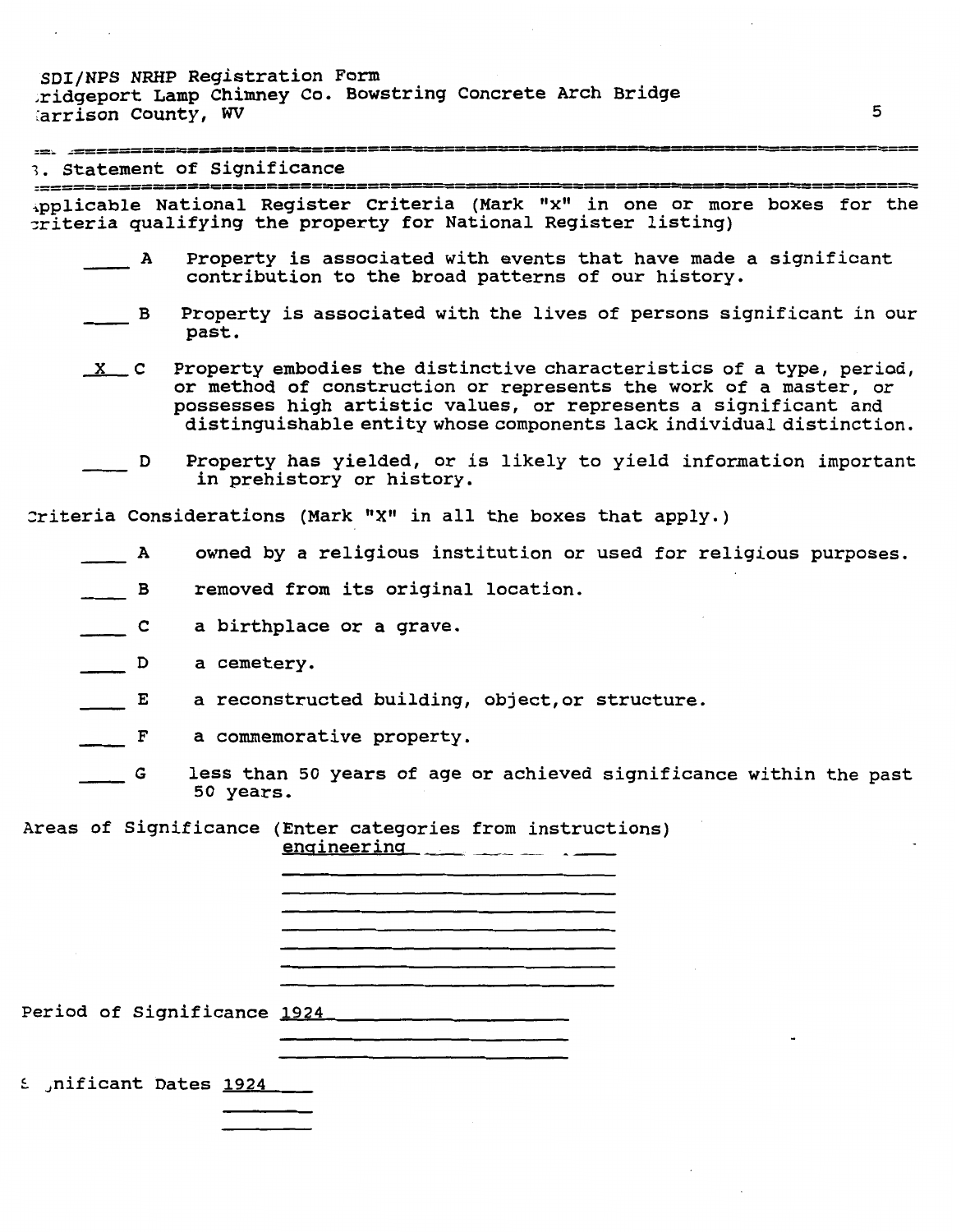| USDI/NPS NRHP Registration Form<br>Bridgeport Lamp Chimney Co. Bowstring Concrete Arch Bridge<br>Harrison County, WV<br>6                                                                                                                                                                                                                                                                                                                                                                                                                                                                                                                                                                                                                                                                           |
|-----------------------------------------------------------------------------------------------------------------------------------------------------------------------------------------------------------------------------------------------------------------------------------------------------------------------------------------------------------------------------------------------------------------------------------------------------------------------------------------------------------------------------------------------------------------------------------------------------------------------------------------------------------------------------------------------------------------------------------------------------------------------------------------------------|
| Significant Person (Complete if Criterion B is marked above)                                                                                                                                                                                                                                                                                                                                                                                                                                                                                                                                                                                                                                                                                                                                        |
|                                                                                                                                                                                                                                                                                                                                                                                                                                                                                                                                                                                                                                                                                                                                                                                                     |
| Architect/Builder engineer: Frank Duff McEnteer                                                                                                                                                                                                                                                                                                                                                                                                                                                                                                                                                                                                                                                                                                                                                     |
| Narrative Statement of Significance (Explain the significance of the property on<br>one or more continuation sheets.)                                                                                                                                                                                                                                                                                                                                                                                                                                                                                                                                                                                                                                                                               |
| 9. Major Bibliographical References                                                                                                                                                                                                                                                                                                                                                                                                                                                                                                                                                                                                                                                                                                                                                                 |
| (Cite the books, articles, and other sources used in preparing this form on one<br>or more continuation sheets.)                                                                                                                                                                                                                                                                                                                                                                                                                                                                                                                                                                                                                                                                                    |
| preliminary determination of individual listing (36 CFR 67) has been<br>requested.<br>previously listed in the National Register<br>previously determined eligible by the National Register<br>designated a National Historic Landmark<br>recorded by Historic American Buildings Survey<br>$\overline{t}$<br>$\frac{1}{4}$ recorded by Historic American Engineering Record # $\overline{WV}$ 23<br>Primary Location of Additional Data<br>State Historic Preservation Office<br>Other State agency<br>Local government<br>$X$ University<br>X <sub>__</sub> Other<br>Name of repository: Institute for the History of Technology & Industrial<br>Archaeology, West Virginia University, Morgantown, WV, and Personal Collection on<br>History of Concrete Structures<br>========================= |
| 10. Geographical Data<br>=================<br>                                                                                                                                                                                                                                                                                                                                                                                                                                                                                                                                                                                                                                                                                                                                                      |
| Acreage of Property less than one<br>UTM References (Place additional UTM references on a continuation sheet)<br>Zone Easting Northing Zone Easting Northing<br><u>17 564170 4348360</u><br>ı.<br>3<br>2<br>See continuation sheet.                                                                                                                                                                                                                                                                                                                                                                                                                                                                                                                                                                 |
| Verbal Boundary Description (Describe the boundaries of the property on a<br>ntinuation sheet.)                                                                                                                                                                                                                                                                                                                                                                                                                                                                                                                                                                                                                                                                                                     |

 $\label{eq:1} \begin{split} \frac{1}{2} \left( \frac{1}{2} \left( \frac{1}{2} \right) \left( \frac{1}{2} \right) \right) & = \frac{1}{2} \left( \frac{1}{2} \left( \frac{1}{2} \right) \right) \\ \frac{1}{2} \left( \frac{1}{2} \left( \frac{1}{2} \right) \right) & = \frac{1}{2} \left( \frac{1}{2} \right) \\ \frac{1}{2} \left( \frac{1}{2} \right) & = \frac{1}{2} \left( \frac{1}{2} \right) \\ \frac{1}{2} \left( \frac{1}{2} \right) & = \frac{1}{$ 

**Boundary Justification (Explain why the boundaries were selected on a continuation sheet.** )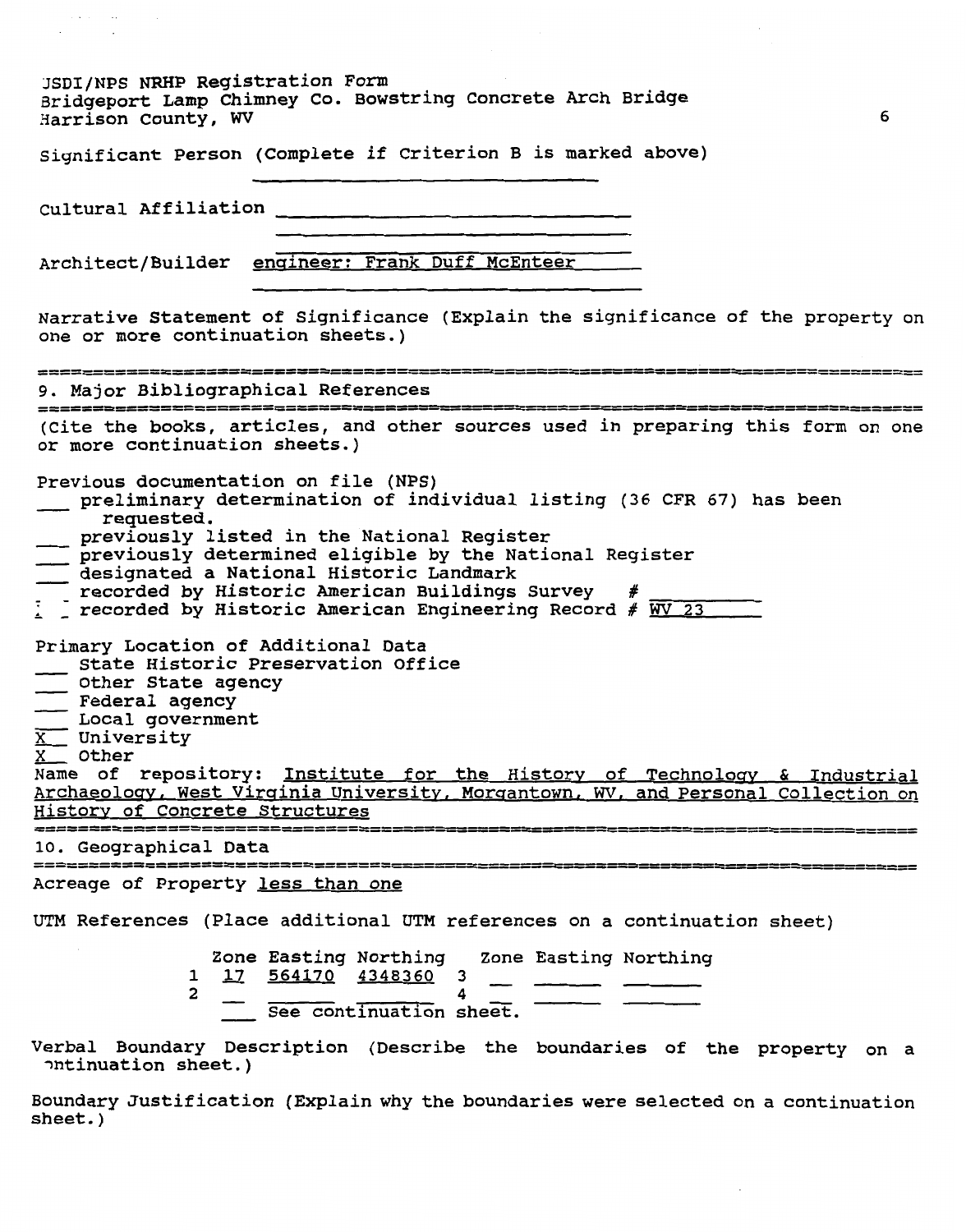**JSDIINPS NRHP Registration Form aridgeport Lamp Chimney Co. Bowstring Concrete Arch Bridge 3arrison County, Wv** 

| 11. Form Prepared By                                                                                                                                                                  |                                |
|---------------------------------------------------------------------------------------------------------------------------------------------------------------------------------------|--------------------------------|
| name/title Emory L. Kemp, President                                                                                                                                                   |                                |
| organization Past & Present                                                                                                                                                           | $\frac{1}{2}$ date 23 Av6 1996 |
| street & number 429 Riley Street the telephone 304-599-4838                                                                                                                           |                                |
|                                                                                                                                                                                       |                                |
| Additional Documentation                                                                                                                                                              |                                |
| Submit the following items with the completed form:                                                                                                                                   |                                |
| Continuation Sheets                                                                                                                                                                   |                                |
| Maps<br>A USGS map (7.5 or 15 minute series) indicating the property's location.<br>A sketch map for historic districts and properties having large acreage<br>or numerous resources. |                                |
| Photographs<br>Representative black and white photographs of the property.                                                                                                            |                                |
| Additional items (Check with the SHPO or FPO for any additional items)                                                                                                                |                                |
| Property Owner                                                                                                                                                                        |                                |
| (Complete this item at the request of the SHPO or FPO.)<br>name City of Bridgeport, Benedum Civic Center                                                                              |                                |
| street & number 164 West Main Street ________ telephone 304-842-8240                                                                                                                  |                                |
| city or town Bridgeport                                                                                                                                                               | state WV zip code 26330        |
| -------------------------------                                                                                                                                                       |                                |

 $\overline{7}$ 

**Paperwork Reduction Act Statement: This information is being collected for**  aperwork Requeston Act Statement: This Information is being collected for<br>polications to the National Begister of Historic Places to newlect we have **for listing or determine eligibility for listing, to list properties, and to amend existing listings. Response to this request is required to obtain a benefit in accordance with the National Historic Preservation Act, as amended (16 U.S.C. 470 et seq.). Estimated Burden Statement: Public reporting burden for this form is estimated** 

**to average 18.1 hours per response including the time for reviewing instructions, gathering and maintaining data, and completing and reviewing the form. Direct**  achering and maintaining data, and completing and reviewing the form. Direct<br>omments regarding this burden estimate ar any aspect of this form to the Chief, **Administrative Services Division, National Dark Service, p.0. Box 37127, and 37127, and 37127, and 37127, and** Y **shington, DC 20013-7127; and the Office of Management and Budget, Paperwork 1. ductions Project (1024-0018), Washington, DC 20503.**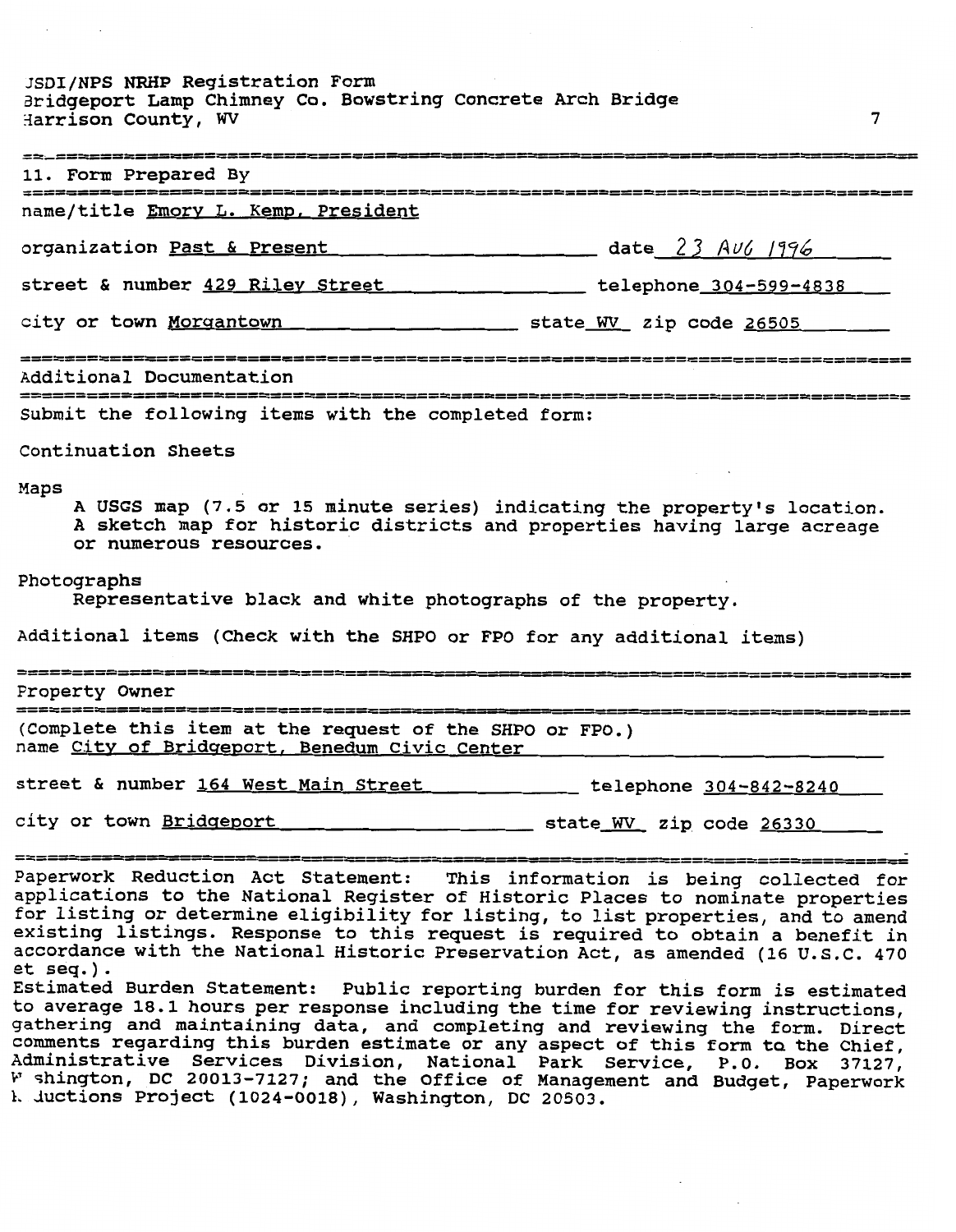IPS Form 10-900-a  $(8 - 86)$ 

Jr ed States Department of the Interior -4adonal Park Service

AATIONAL REGISTER OF HISTORIC PLACES XAILOMAD REGISTER OF HISTORIC .<br>CONTINUATION SHEET<br>Section 7 Page 1

Bridgeport Lamp Chimney Co. Bowstring Concrete Arch Bridge 3arrison County, W

## Description

This elegant bowstring reinforced concrete arch bridge represents a traditional bridge type which was readily adapted to what was essentially a new construction material: reinforced concrete. Unlike a rail or road bridge, this bridge can be considered an unusual pedestrian bridge in that it was built by the Bridgeport Lamp Chimney Company in **1924** to provide access from the glass plant to a warehouse on the other side of Simpson Creek. See attached HAER cover sheet with site map. Thus, the bridge was designed to carry hand carts with glass products across the river to the warehouse. The bridge remains the only evidence of the original works, and its successor, Master Glass Company. Thus the bridge stands in splendid isolation from any other structure.

**1** order to provide the maximum clearance over Simpson Creek and to avoid heavy abutments, a bowstring reinforced concrete arch bridge was selected. The arch<br>form was widely used for concrete bridge structures. The traditional arch form was widely used for concrete bridge structures. however, produced horizontal thrust which had to be sustained by the abutments. By using the deck as a tension tie the arch thrusts are carried by the deck structure so that the piers at each end of the bridge are required to support vertical loads only. The two piers were cast separately from the bridge superstructure. They were cast of concrete in a tapered shape and extend the full width of the bridge. It is not known if steel reinforcing was used in the piers, whereas reinforcing was essential to all of the elements of the bowstring superstructure.

From the arch ring, six reinforced concrete vertical tension members extend downward to the deck beams. These tie beams were cast monolithically to the deck without joints, in fact the entire bridge is a monolithic construction. In this arrangement the deck is required to span a short distance between the tie beams on either side by using the arch which is inherently strong and stiff. All of the other members were designed with slender proportions. The result is an elegant bridge which at the same time serves a utilitarian purpose in an economical manner.

The bridge is 70 feet **4** inches long by 8 feet **11.8** inches in width. The height of the center line transom is **10** feet above the deck. Although hidden from view, a notable feature is the proprietary reinforcement used throughout the structure. The principal reinforcing bars are either of the patented Havemeyer reinforcement,<br>reduced by the Concrete Steel Company of New York, or a similar bar produced by . e Cambria Iron Works of Johnston, PA. It was an era of intense competition among reinforcing bar manufacturers with each individual deformed bar pattern carefully protected by patents. Smooth bars of approximately  $\frac{1}{4}$  inch diameter were employed for stirrups throughout the bridge structure. The following are the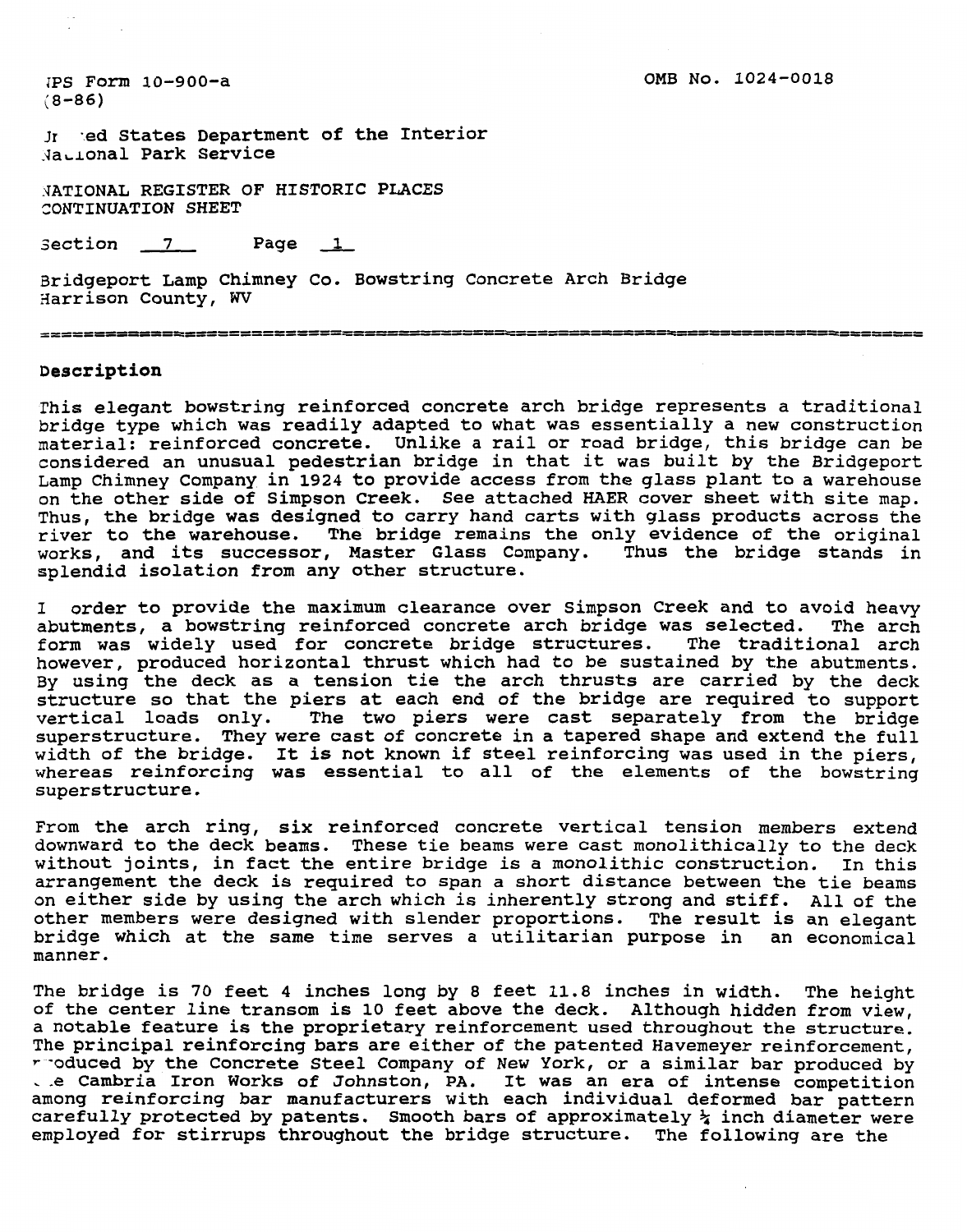NPS Form 10-900-a  $(8 - 86)$ 

**U. 'zed States Department of the Interior Nacional Park Service** 

**NATIONAL REGISTER OF HISTORIC PLACES CONTINUATION SHEET** 

**Section 7.8 Page** 2

**Bridgeport Lamp Chimney Co. Bowstring Concrete Arch Bridge Harrison County, WV** 

**overall cross sectional dimensions of the main members:** 

| Arch                | $12'' \times 19''$ |                   |
|---------------------|--------------------|-------------------|
| <b>Tension ties</b> |                    | $9'' \times 15''$ |
| <b>Deck</b>         | 311                |                   |
| Verticals           | 8'' x              | - 8 H             |

**The clear span, that is the distance between the abutments is 67 feet. The rise to the extrados of the arch is 9 feet 6 inches making the ratio of rise to span approximately 1:7. To provide lateral stability the two arches are joined at the**  top by a transom member with a vertical clearance of 8 feet 5 inches. **clearance between the longitudinal tension members is 8 feet 3 inches.** 

: , **bridge was completed in 1924 by Frank Duff McEnteer and his Concrete Steel Bridge Company of Clarksburg, West Virginia.** 

**The property was acquired by the Master Glass Company in 1940 and they remained in business until 1973 at which time the bridge was abandoned. As a result many of the members are badly deteriorated with exposed reinforcement in all the elements. Despite its forlorn appearance it is in original condition with no alterations except for the ramp which extended from the bridge to the warehouse which has been removed.** 

**Plans are underway to restore the bridge to its original condition so that it can provide access to recreational areas on both sides of Simpson Creek. Planning calls for a set of steps on the west end rather than using a ramp. All other elements of the bridge will be restored to their original condition.** 

## **statement of Significance**

**The reinforced concrete bowstring arch erected in 1924 by Frank Duff McEnteer and**  his Concrete Steel Bridge Company is an elegant expression of the bridge builders' **art executed by one of the pioneers in the use of reinforced concrete for both bridges and buildings. The bridge is a poignant reminder of the early glass industry that flourished in the Clarksburg area and indeed in the state as a whole. The glass industry found a favorable business climate based on cheap natural gas and abundant quartzite for producing products ranging from utilitarian bottles to the finest cut glass. Little remains of the this once flourishing**  ' **~dustry** .

**During this period my company (the Concrete Steel Bridge Company) built approximately 1000 highway bridges, or at the rate of about 50 a year. If by major highway work you mean nationally outstanding bridges or sections of**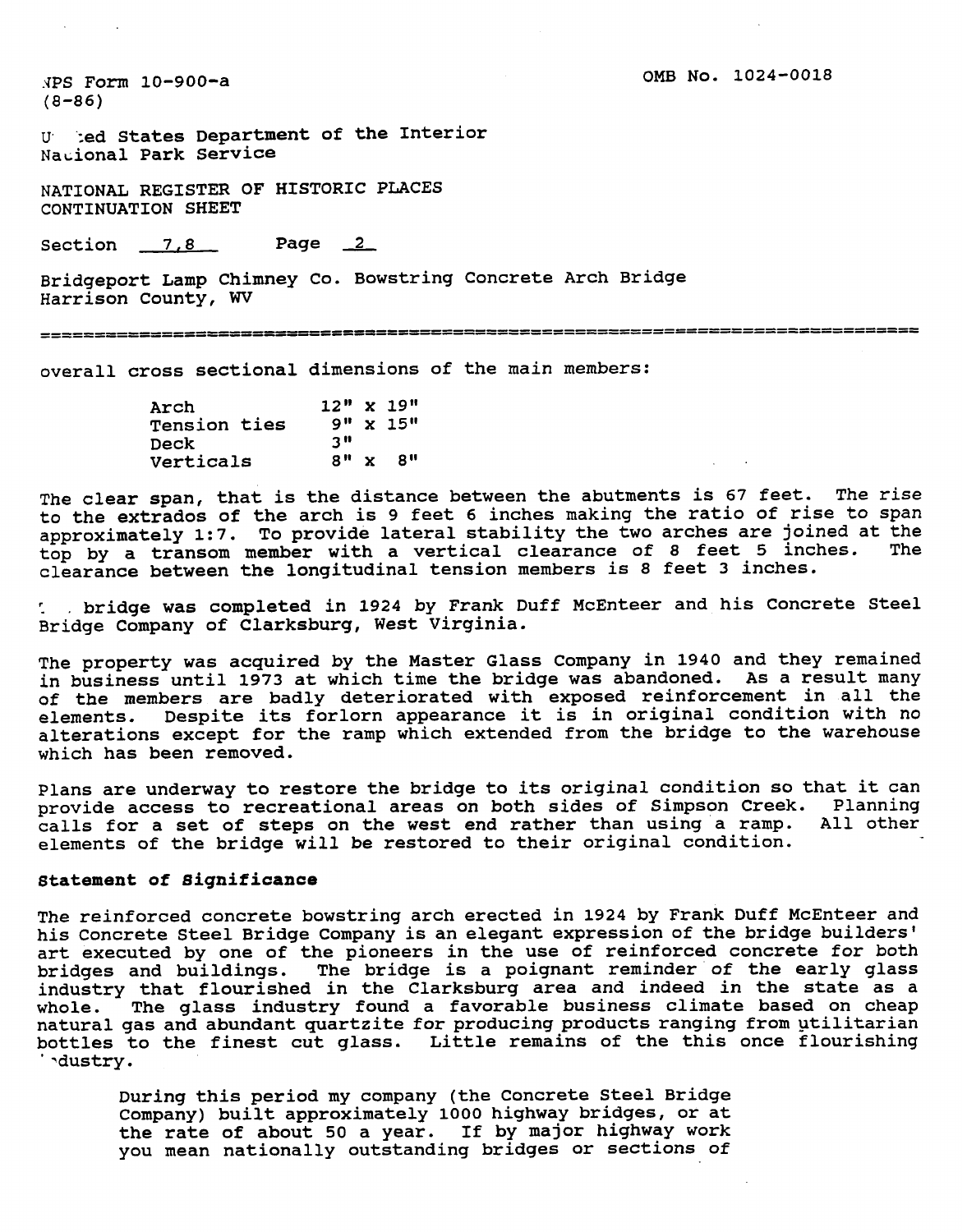JPS Form 10-900-a  $(8 - 86)$ 

**3 'ed States Department of the Interior Nadonal Park Service** 

**NATIONAL REGISTER OF HISTORIC PLACES CONTINUATION SHEET**<br> **Section** <u>8</u> **Page** <u>3</u>

**Bridgeport Lamp Chimney Co. Bowstring Concrete Arch Bridge Harrison County, WV** 

**road, it was the purpose of our company to avoid such contracts. My realized ambition was to perfect an organization handling from 500 to 1000 men operating in small crews over a half dozen states, through a central engineering purchasing and executive office. The backbone of our business was concrete bridges of 50-100 foot spans.** 

# **Frank Duff McEnteer**

**In this way Frank Duff McEnteer described the company of which he was president and general manager from 1912 to 1931. The Concrete Steel Bridge Company specialized in reinforced concrete structures at a time when nforced concrete was a fairly new structural material. The main emphasis or the company was in bridge work, ranging from modest spans of 20 feet to major multi-span bridges characterized by bold design, superior workmanship, and construction economy.** 

**Frank D. McEnteer was born on May 23, 1882, in Reynoldsville, Pennsylvania, the son of Michael J. and Carrie Andrews McEnteer. He received his early schooling in Reynoldsville and then attended Cheltenham Military Academy for two years and Kiskiminetas Springs School for one year. From there he went to Harvard, where he graduated with an AB in 1905. While at Harvard, McEnteer attended the Lawrence Engineering School, and his ambition was to pursue a career in mining. Unable to find a job in this field, he worked for two years as resident engineer in charge of constructing a blast furnace in Hamilton, Ontario, Canada. Several other positions as a construction engineer served to give him experience and an abiding interest in construction engineering.** 

**In 1911 McEnteer went to Clarksburg, West Virginia, to superintend the construction of the Palace Furniture Company's new building and embarked upon a career in building reinforced concrete structures.** 

**Although concrete has a long history of use in construction, it was transformed into a new and versatile structural material with the addition of steel reinforcing to provide tensile strength and resilience to a brittle material weak in tension. This new material, called reinforced concrete, was P-veloped in the latter half of the 19th century but was not employed** . **censively until the turn of the century.** 

**Unlike steel, timber, brick, or stone, reinforced concrete could be molded into any shape, which provided a versatility unknown to any other building material. It was first used in imitation of stone masonry in the form of**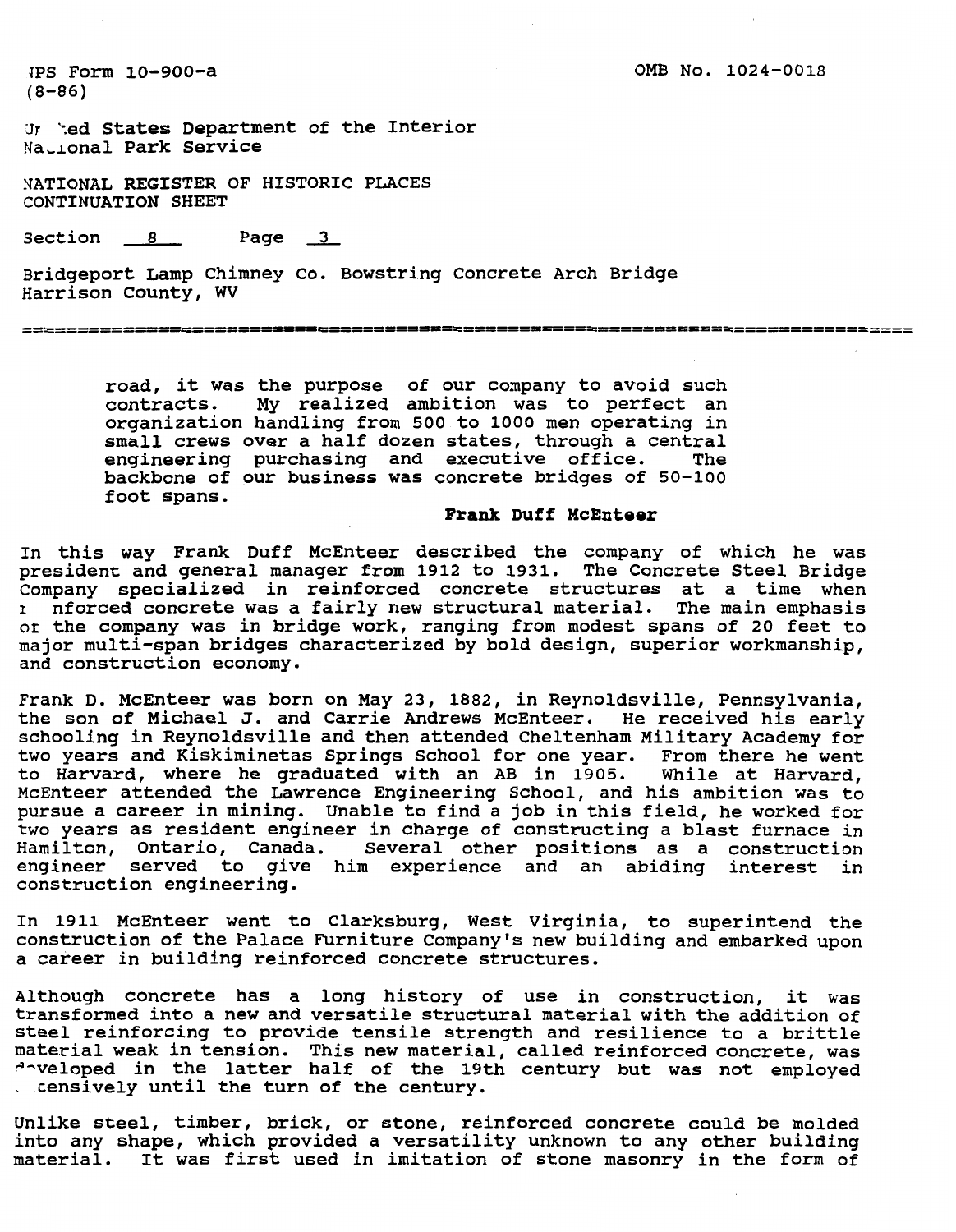**IPS Form 10-900-a (8-86)** 

**Jr'ted States Department of the Interior Na ...onal Park Service** 

**NATIONAL REGISTER OF HISTORIC PLACES CONTINUATION SHEET**<br>
Section <u>8</u> Page <u>4</u>

**Bridgeport Lamp Chimney Co. Bowstring Concrete Arch Bridge Harrison County, WV** 

**solid arches and other shapes, depending on compression to resist any loads. This new material broke the shackles of traditional masonry forms when the flat slab floor system was developed about 1905, together with new monolithic structural forms for bridges and buildings, including the reinforced concrete bowstring arch.** 

**Thus, McEnteer was in the forefront of a development in structural forms made possible by the introduction of reinforced concrete. He continued to use the monolithic reinforced concrete frame and mushroom floor system in numerous buildings in northern West Virginia. These buildings, although impressive engineering accomplishments, lacked the architectural refinements in form and detail that so clearly mark his principal area of activity** - **bridge work.** 

**Arcer the completion of the Palace Furniture Company building, he remained in Clarksburg, forming a partnership with P.M. Harrison, the representative in Clarksburg of the York Bridge Company. In 1914, McEnteer was appointed to superintend the construction of the Fourth Street bridge in Clarksburg, designed by the Luten Bridge Company, and thus began his interest in reinforced concrete bridges. Also in 1914, his partnership with P.M. Harrison developed into the incorporation of the Concrete Steel Bridge Company. Specializing in reinforced concrete structures, the company built from its own plans more than 1000 bridges, scores of industrial and commercial buildings, and many other structures such as dams, waterworks, and coal facilities.** 

**The bridge company expanded each year and in 1924, the year of the construction of the Bridgeport Bridge, had 52 separate construction crews in the field. By 1925 several branch offices had been established in Pittsburgh and Harrisburg, Pennsylvania; Huntington West Virginia; Knoxville, Tennessee; and a subsidiary company in Jacksonville, Florida. The company policy in the early years had been to avoid large contracts, but in later years several large bridges were built.** 

**The bridge company had diversified its interest from the beginning, and in 1916 McEnteer had incorporated the Clarksburg Supply and Equipment Company**  and the Clarksburg Fuel Coal Company. The building construction business, **which had boomed in Clarksburg during the late teens, had sadly declined by ln26. In an effort to save the Clarksburg Supply and Equipment Company, a and idention took place with two other companies (suppliers of concrete and concrete blocks) backed by the assets of the Concrete Steel Bridge Company. Assured that the problems of the Supply and Equipment Company were now solved, the bridge company embarked, in 1928-1929, upon a large bridge program. The chief project was the large multi-span bridge at Hyner,**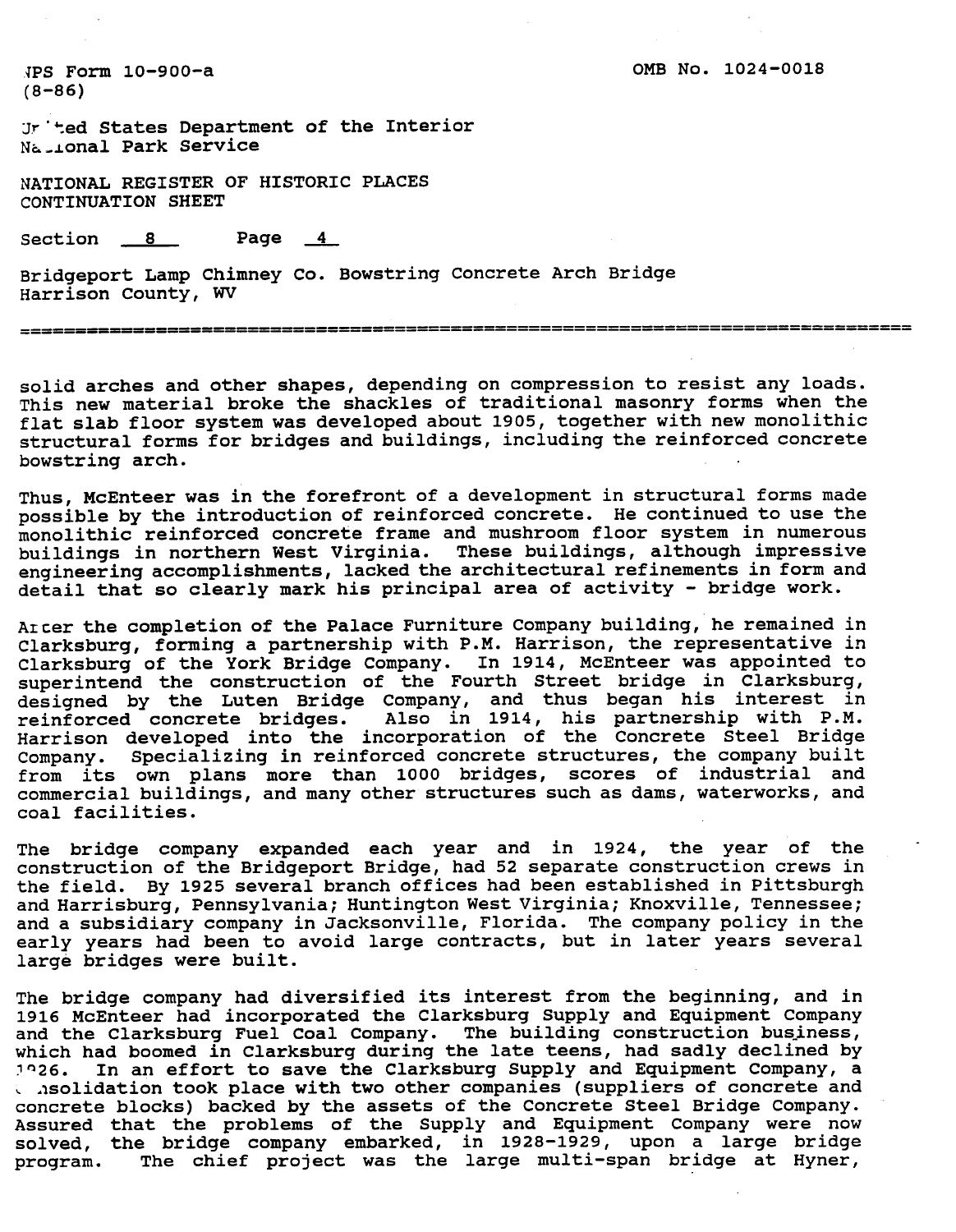**.IPS Form 10-900-a (8-86)** 

**Ur-'ed States Department of the Interior Nadonal Park Service** 

**NATIONAL REGISTER OF HISTORIC PLACES CONTINUATION SHEET** 

Section 8 Page 5

**Bridgeport Lamp Chimney Co. Bowstring Concrete Arch Bridge Harrison County, W** 

Pennsylvania. The resources of the bridge company were already hard pressed **in supporting the Consolidated Supply Company, when unexpected difficulties were encountered in the foundations of the Hyner bridge, which required more working capital. Additional bank loans could not be secured and, as the Depression hit, the Concrete Steel Bridge Company was finally liquidated in**  September 1931.

**McEnteer showed his disillusionment in the article he wrote for the Harvard class book on the 25th anniversary of his graduation:** 

**I once thought that the design and construction of about 600 bridges (some fairly important) might be considered an achievement, but in retrospect, it looks like just another method of earning a living.** 

**Following the collapse of his company, Frank McEnteer joined the State Road Commission, first as a district engineer, and later as construction engineer for the northern district of West Virginia. He played an important role during World War I1 in the Middle East and rose to be named chief engineer of the construction division for the U.S. Armed Forces in Africa and the Middle East.** 

**Returning to Clarksburg after the war at an age when most men would think of retiring, McEnteer opened an office as a consulting engineer and served in this capacity until his death in 1957.** 

Many of McEnteer's bridges and buildings remain in service after half-a**century. Although there are larger bridges bearing the stamp of McEnteer, the Bridgeport Bridge is a most fitting memorial to a pioneer of reinforced concrete.** 

**The Bridgeport Bridge is the sole surviving structure of the Bridgeport Lamp Company and its successor, the Master Glass Company. Founded in 1904, the Bridgeport Lamp Chimney Company was one of many glass factories located from Weston to Morgantown in the Monongahela Valley.** 

**The Bridgeport Lamp Chimney Company flourished following World War I, r-quiring an expansion of facilities in 1923, when a total of 24,000 lamp L imneys were produced each day. The level of production required extra storage, which led to the construction of a warehouse across Simpson Creek and the need for a bridge.** 

**The company was sold to the Master Glass Company in 1940, which embarked**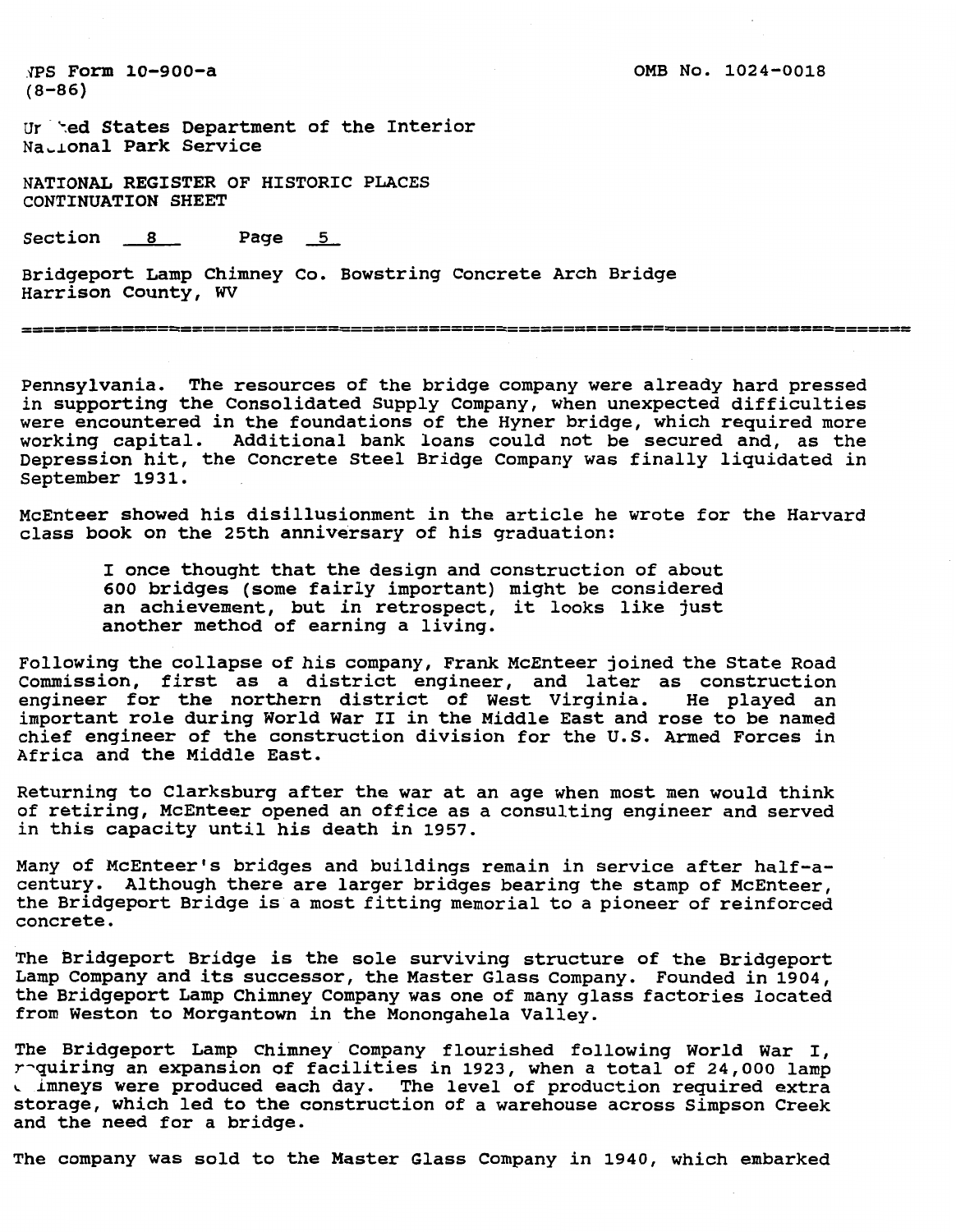**IPS Form 10-900-a (8-86)** 

**Jr'ted States Department of the Interior**  Na .onal Park Service

**NATIONAL REGISTER OF HISTORIC PLACES CONTINUATION SHEET** 

**section 8.9.10 Page 6** 

**Bridgeport Lamp Chimney Co. Bowstring Concrete Arch Bridge ~arrison County, WV** 

**upon the manufacture of glass marbles, not only for recreational purposes, but also for roll-on deodorant products and sign reflectors. This firm remained in production until 1973. Later in 1973 the plant was acquired by the city of Bridgeport. In 1975 the buildings were razed to make way for a swimming pool, tennis courts, and parking as part of the city's park and recreation department. Recreational facilities extend on both sides of Simpson Creek.** 

#### **Bibliography**

- **Condit, Carl W., American Buildina Art: The Twentieth Centurv. New York: Oxford University Press, 1961.**
- **H 1, George A. and Johnson, Nathan C., Concrete Enaineer's Handbook. New York: McGraw-Hill, 1918.**
- Kemp, Janet K. and Kemp, Emory, "People in Public Works: Frank Duff<br>McEnteer", <u>American Public Works Association Reporter</u> (February 1985): **4-5.**

**Letter from Quentin P. Bennett, District Conservationist, Soil Conservation**  Service, U.S. Department of Agriculture, Clarksburg, WV to Rexford K. **Stone, Civil Engineer, River Basin-Watershed Planning Staff, Morgantown, WV. May 23, 1972.** 

## **Verbal boundary description**

UTM **coordinates are for the center of the bridge which is shown on the site map on HAER cover sheet (attached).** 

# **Verbal boundary justification**

**The nominated property is the bridge only.**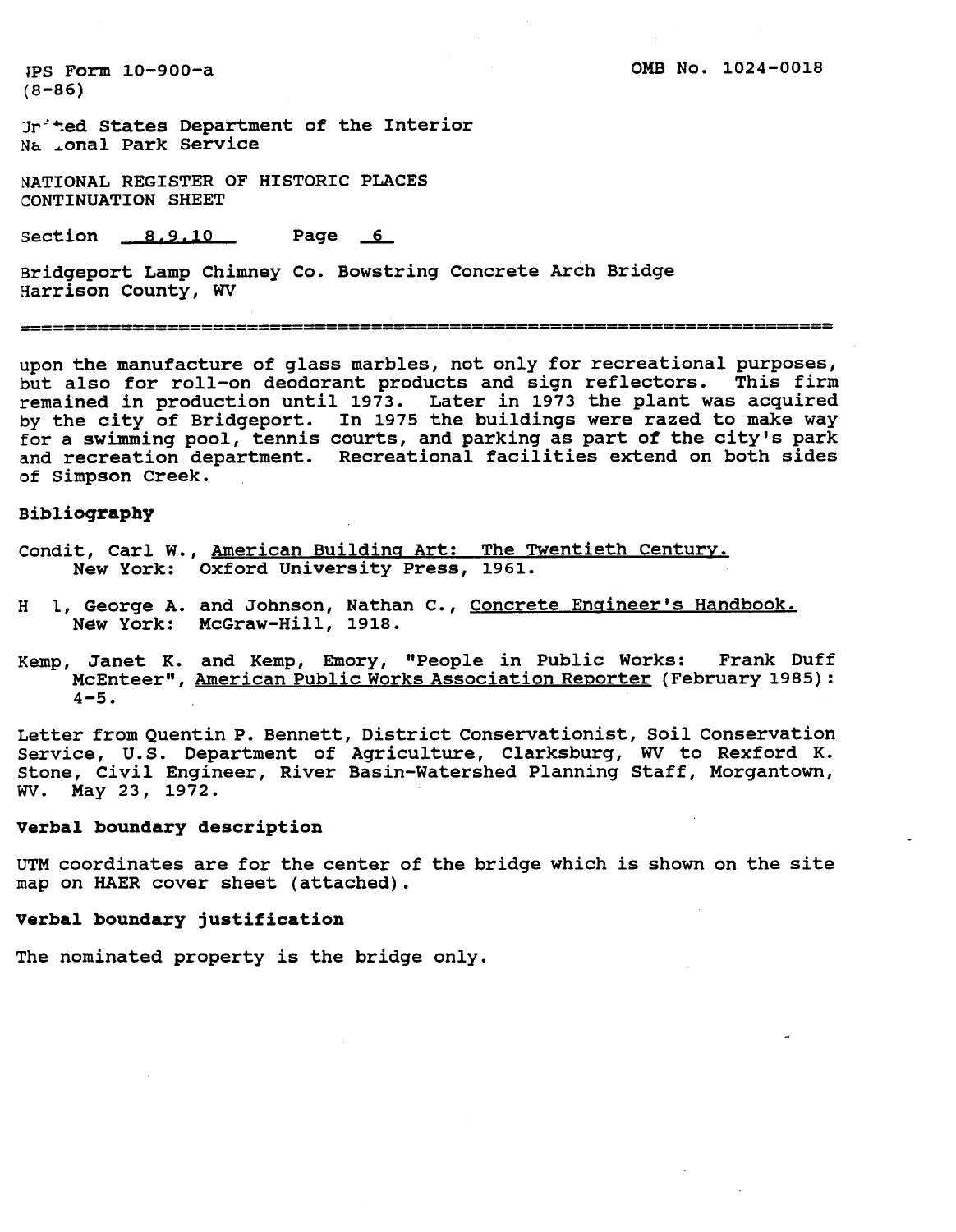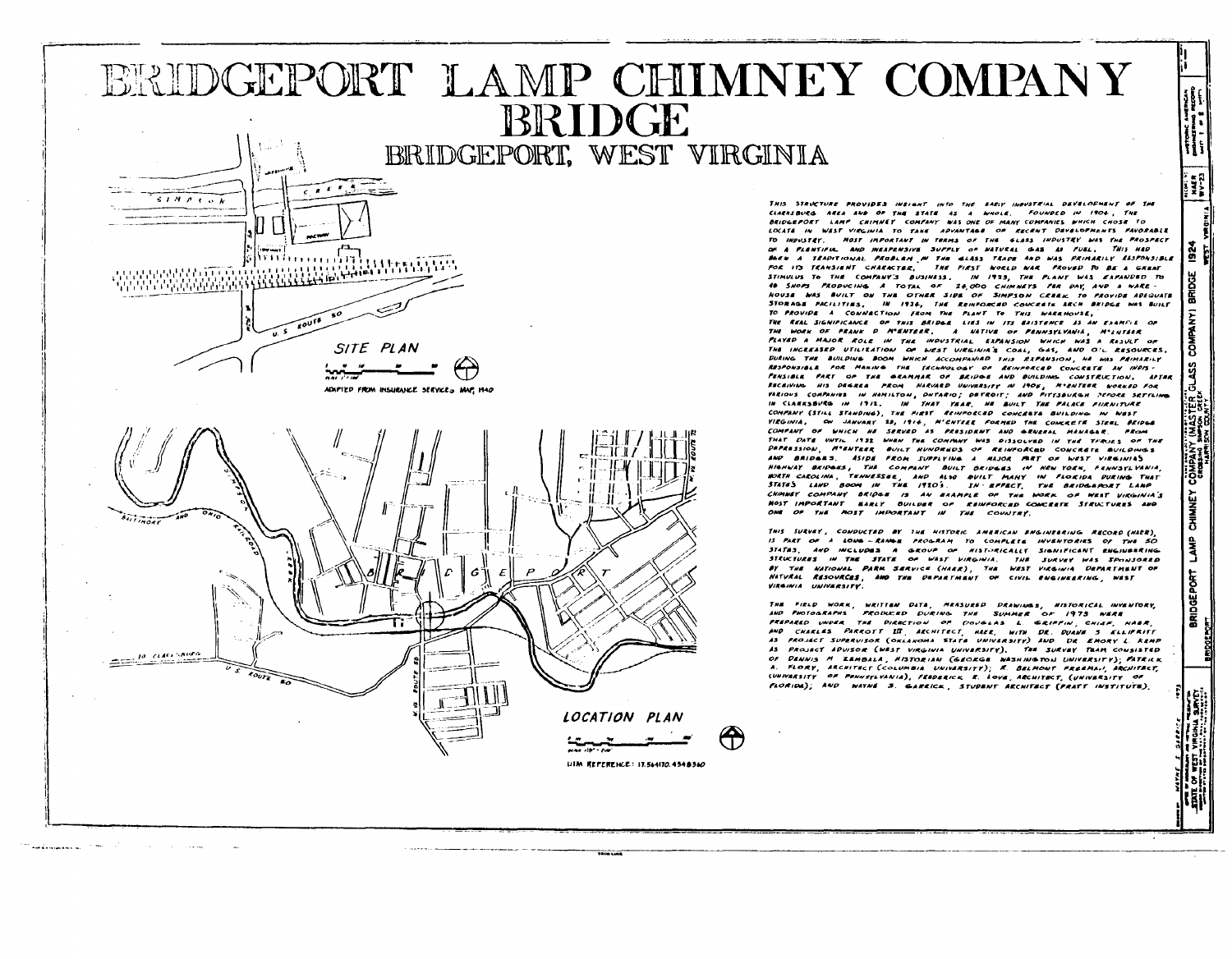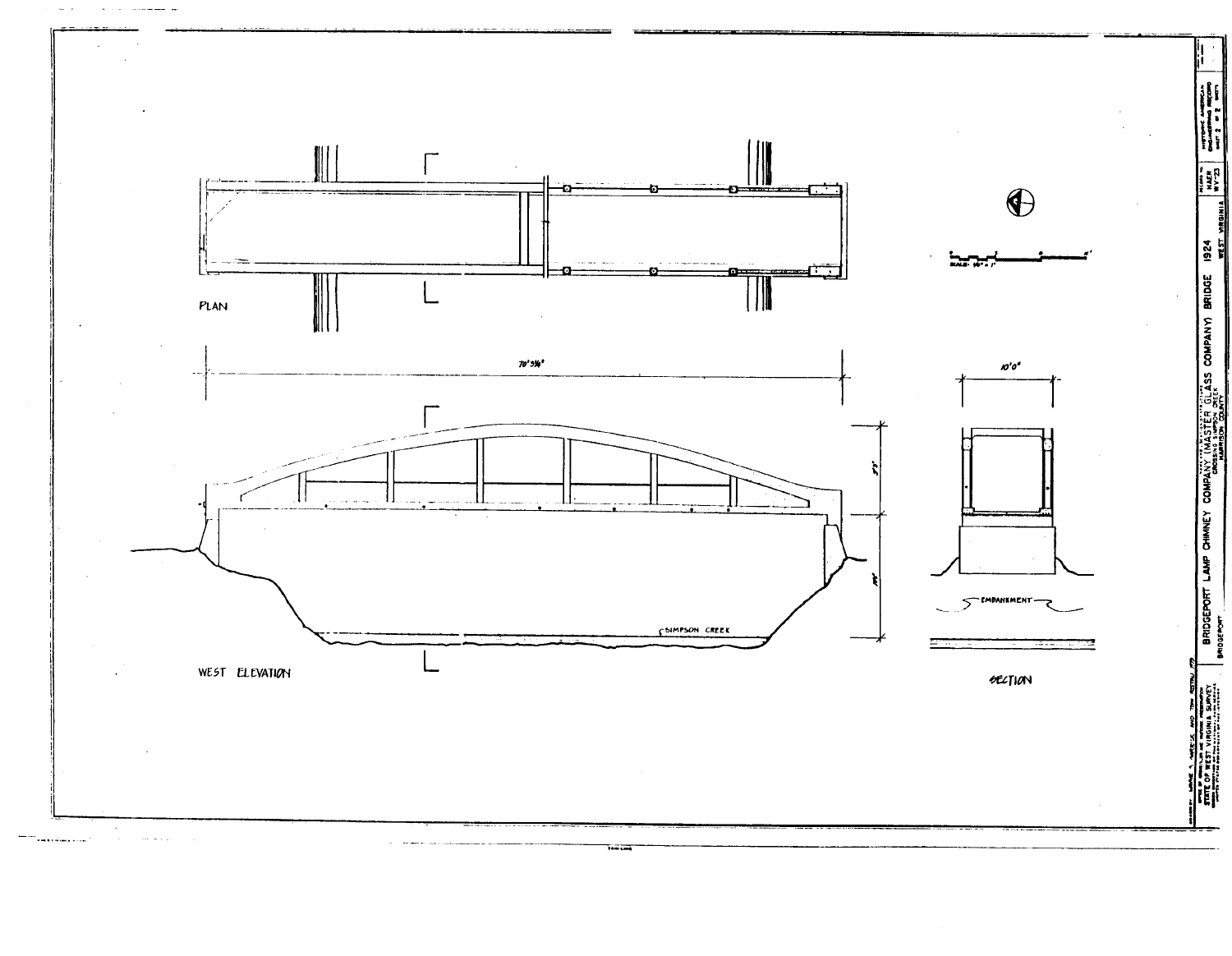